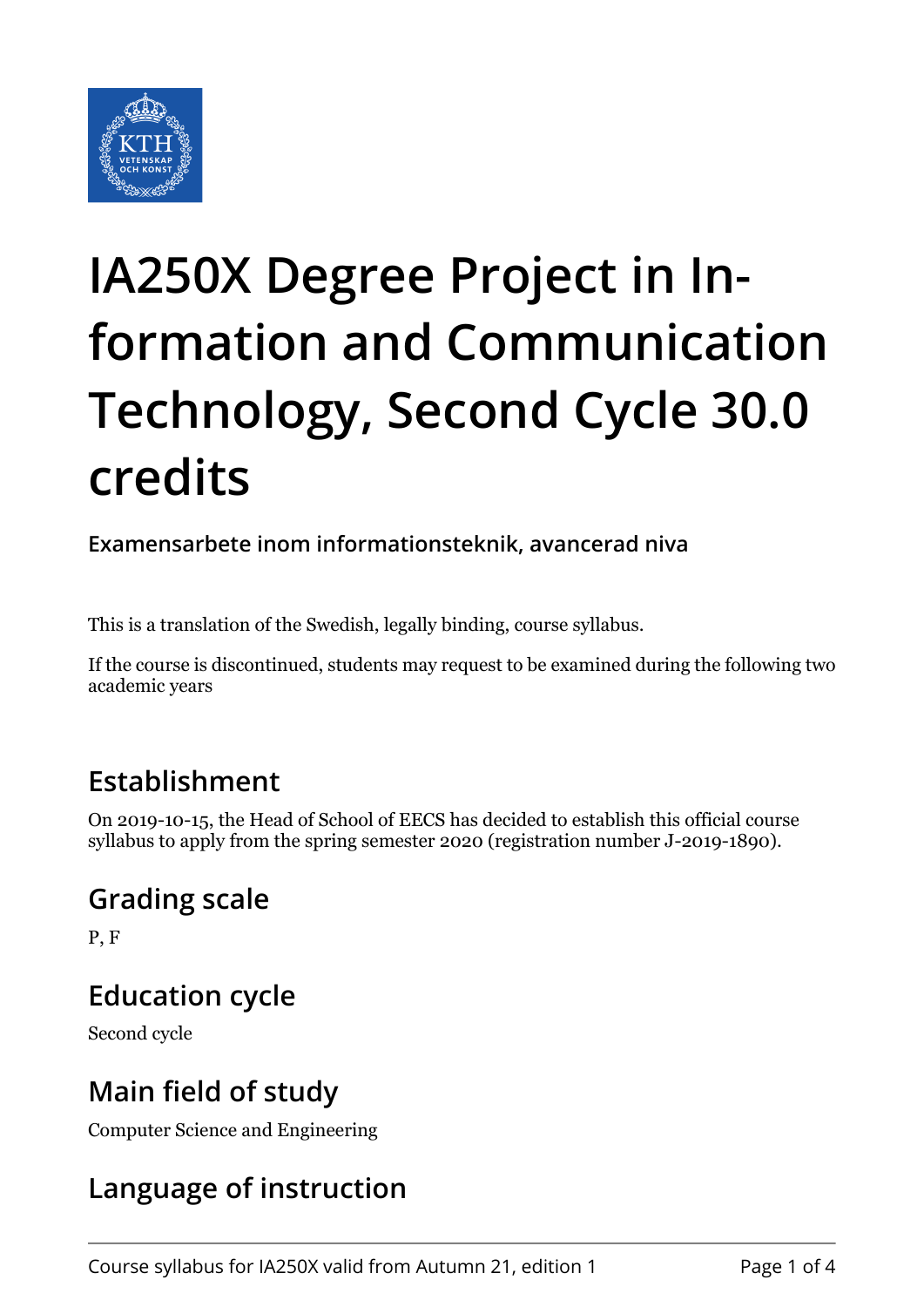The language of instruction is specified in the course offering information in the course catalogue.

# **Intended learning outcomes**

After passing the degree project course, the student should be able to:

- show advanced knowledge within the main field of study/the specialisation for the education, including advanced insight into current research and development work
- show methodological knowledge within the main field of study/the specialisation for the education
- participate in research and development work and thereby contribute to the knowledge development
- with a holistic approach, critically, independently and creatively identify, formulate, analyse, assess and deal with complex phenomena and issues, even with limited information
- plan and with adequate methods carry out qualified assignments within given frames, and evaluate this work
- integrate knowledge critically and systematically and identify the need of additional knowledge
- in Swedish or in English, in speech and writing clearly report and discuss their conclusions and the knowledge and arguments on which they are based
- within the frames of the degree project identify the role of the scholarship and the engineer in the society
- within the frame of the specific degree project identify which issues that need to be answered in order to observe relevant dimensions of sustainable development
- within the frames of the degree project assess and show awareness of ethical aspects of research and development work, with respect to methods, working methods and results of the degree project

in order to be able to participate in research and development or work independently in other qualified activities according to the national aims for a Degree of Master of Science in Engineering in the Higher Education Ordinance.

#### **Course contents**

Before the degree project course is started, the student should identify an appropriate degree project assignment and formulate a project proposal, so that this can be approved by the examiner. The assignment should be chosen so that it implies a natural progression of the knowledge and skills that have been acquired within the education and in a possible specialisation within the education.

 • The student writes an individual plan for the degree project, in which the problem description/assignment and the preconditions for the implementation of the work are specified.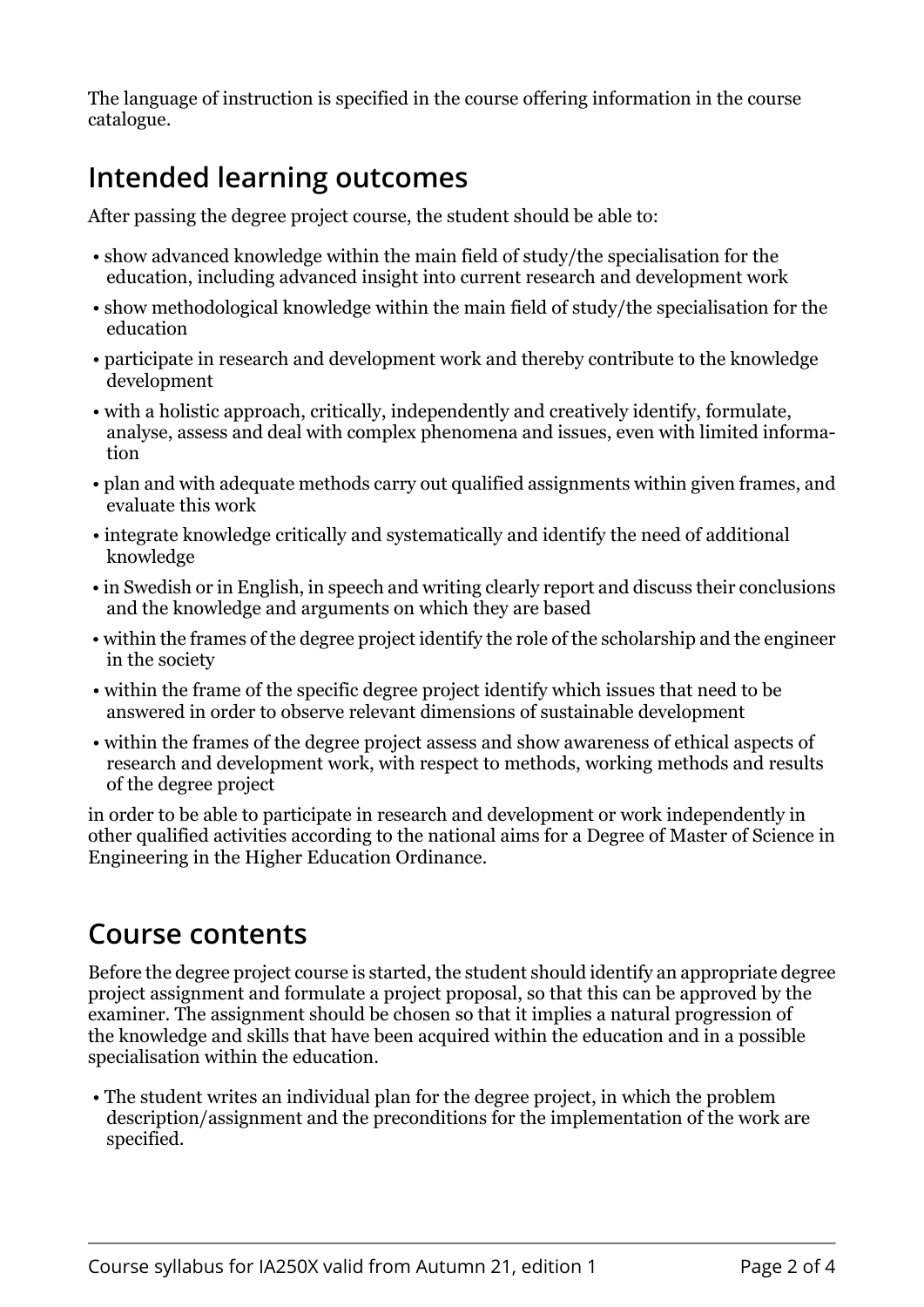- The student carries out an in-depth pre-study including discussions of method choice and theoretical background with a literature study that is reported as part of a draft to a preliminary version of the written degree project report.
- The student independently carries out a degree project, where knowledge and methods from the education are applied.
- The student plans and carries out an oral presentation and defence of his or her degree project.
- The student carries out an oral and written review of another second-cycle degree project.
- The student writes and presents a written degree project report, where the student clearly accounts for and discusses own conclusions in the degree project and the knowledge and the arguments that underpin them.
- The student carries out a self-evaluation of the degree project according to established model.

### **Specific prerequisites**

Passed courses at second cycle level of at least 60 credits, including courses that are relevant for the degree project including a course in theory of knowledge and research methodology.

All courses that are required for issuing of Degree of Bachelor should be completed.

#### **Examination**

• PRO1 - Project, 30.0 credits, grading scale: P, F

Based on recommendation from KTH's coordinator for disabilities, the examiner will decide how to adapt an examination for students with documented disability.

The examiner may apply another examination format when re-examining individual students.

In PRO1 is included

- individual plan for the degree project
- pre-study, discussion of method choice and literature study
- written report with summary/abstract in both swedish and english
- self-assessment report
- an oral presentation
- a written and oral review (public discussion) of another student's second-cycle degree project
- the final version of the report.

#### **Other requirements for final grade**

Active attendance at two oral presentations of degree projects for second-cycle studies.